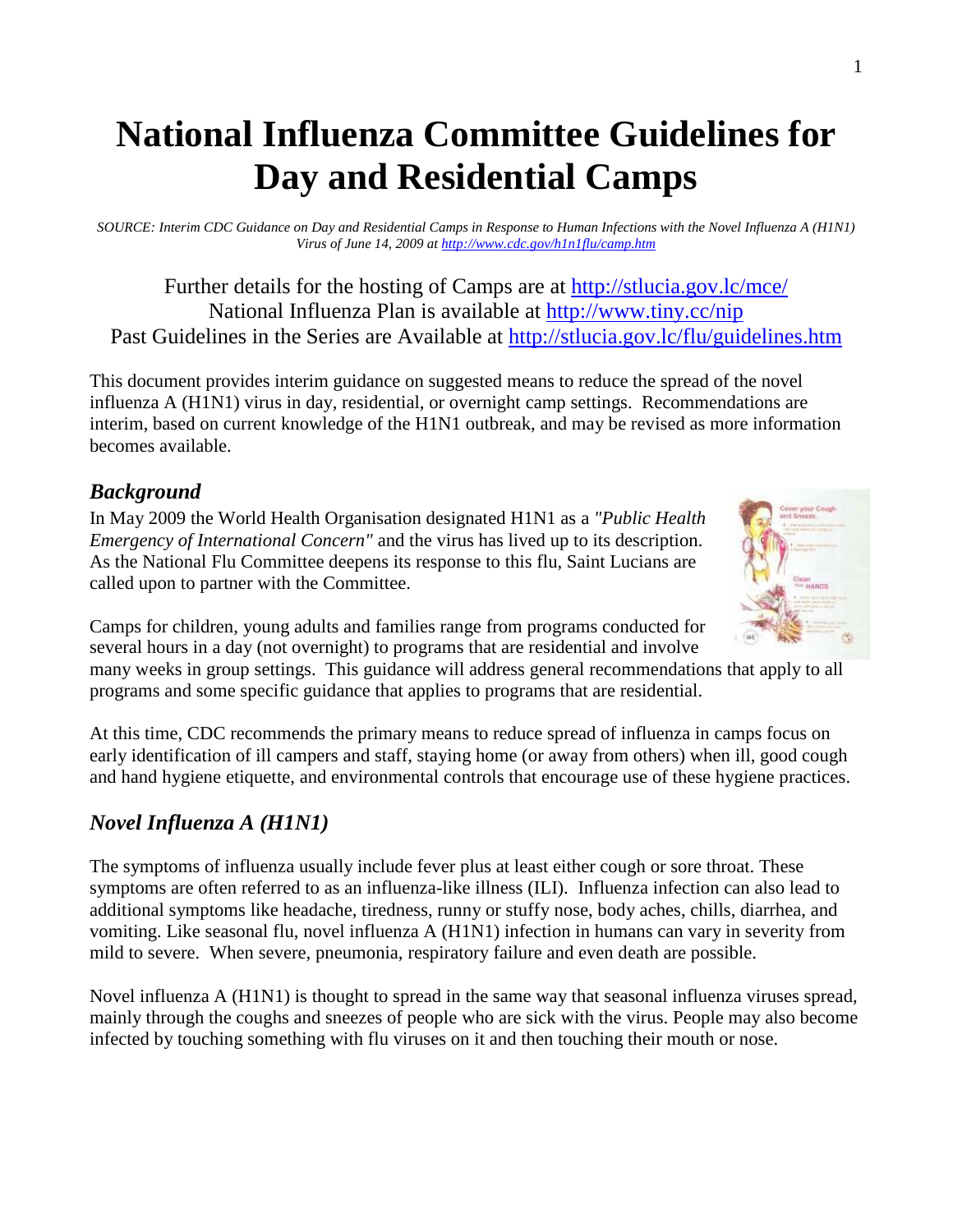#### *General Recommendations and Preparedness for Camps*

- Develop a working relationship with local health officials and plan jointly for possible contingencies during this summer camp season. Plans should include what to do if staff or camp participants become ill, including how to separate them from others to limit spreading influenza to other staff and campers, when to seek additional medical evaluation, and how to provide care for them. Camp administrators should work with local health departments to develop mechanisms and protocols for monitoring ILI and any requirements for reporting ILI among campers or camp staff.
- Review any applicable state laws regarding camp requirements around public health issues. Assure compliance with these requirements.
- Consider pre-planning with parents/guardians regarding how illnesses or health emergencies among children attending the camp will be handled. Arrangements should also be made with the parents/guardians of staff, volunteers and other campers who are legally minors. Include logistics for transportation of ill persons for medical care or return home that limits exposures to other persons, multiple ways to contact parents/ guardians, agreement for care and isolation at the camp (if applicable), and planning for additional medical evaluation or emergency care.
- Develop a training program for camp staff regarding communicable disease prevention including specific information on how to recognize ILI and how to report possible cases of ILI to camp leadership.
- Educational materials and information should be provided to campers in a way that is age-appropriate and can be understood by both Children and Adults.



#### *General Infection Control Recommendations*

Encourage all persons to effectively cover their cough or sneeze and use good hand hygiene. Posters can be obtained from the Ministry of Health or the NEMO Secretariat.

- Hand washing facilities including running water and liquid hand soap should be readily accessible; alcohol-based hand sanitizers may be used if hands are not visibly soiled.
- Plan ahead to ensure that enough alcohol-based hand sanitizers are available for situations where it is known that hand washing facilities may not available, for example during hikes.
- Clean all areas and items that are more likely to have frequent hand contact (like doorknobs, faucets, handrails) routinely (e.g., daily, before/after meals, as needed) and also immediately when visibly soiled; use the cleaning agents that are usually used in these areas; it is not necessary to conduct disinfection of environmental surfaces beyond routine cleaning.

## *Reduction of Risk of Introduction of novel H1N1 Virus into the Camp Setting*

• Provide camp attendees, staff and volunteers with materials prior to arrival at the camp to notify them that they are not allowed to attend camp if they have had an ILI in the 7 days prior to the start of the camp. In addition, they should be reminded that if they have been exposed to a person with novel H1N1 or ILI in the 7 days prior to the start of camp, they may attend camp but should closely self-monitor and report development of ILI symptoms immediately.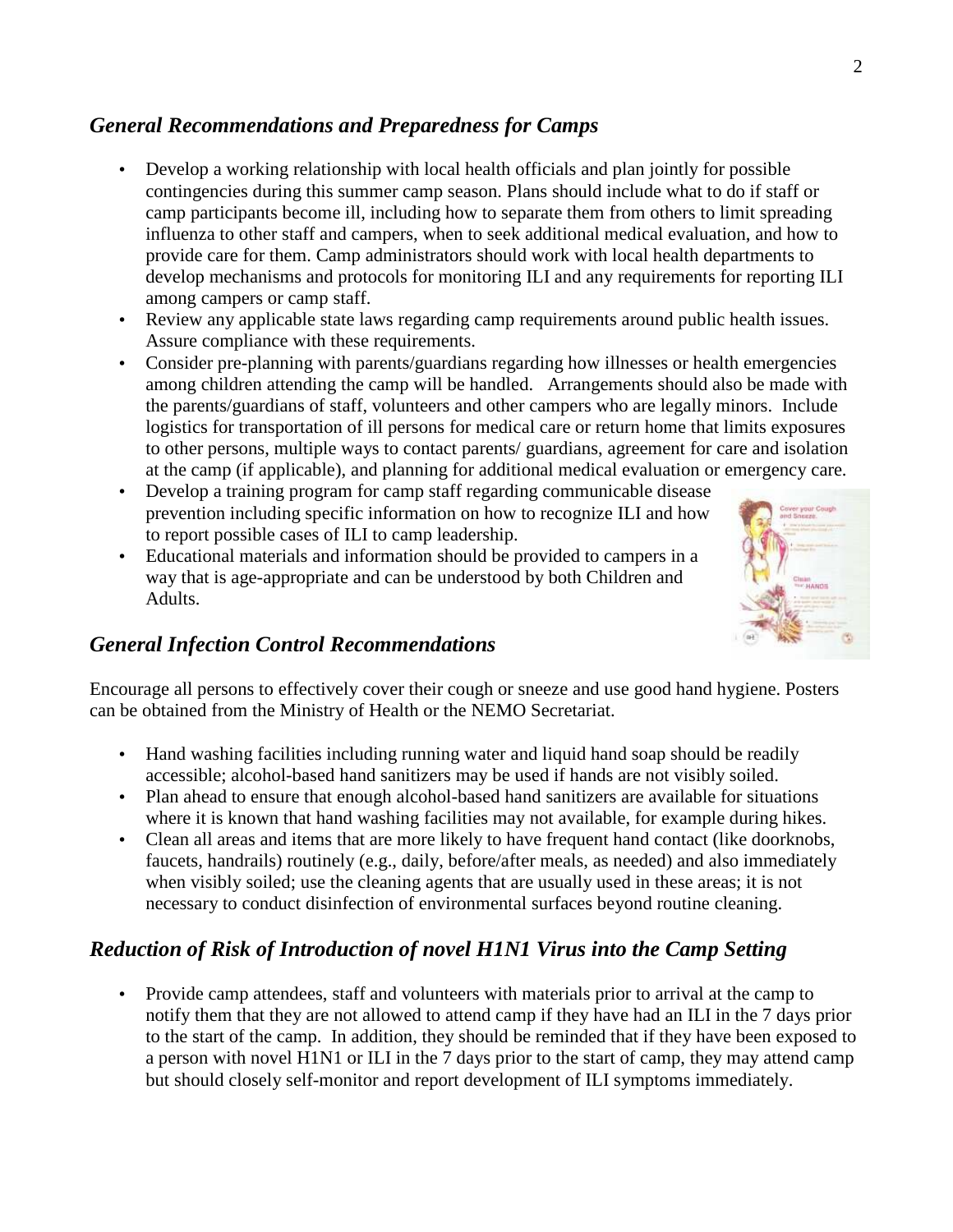- Consider active screening of ALL newly arriving camp attendees, staff and volunteers by asking if they have had any symptoms of ILI in the previous 7 days. Provide education to individual campers about reporting ILI. A careful health history of each arriving camper should be taken. Note any conditions that may place them at high risk for complications of influenza.
- Camp attendees, staff and volunteers should be instructed to immediately inform camp management if they currently have or have had an influenza-like illness (ILI) in the 7 days prior to arrival.
- Persons who currently have or have had ILI in the previous 7 days should not attend camp for 7 days after their symptoms began or until they have been symptom-free for 24 hours, whichever is longer.

# *Rapid Detection and Management of Cases of ILI in the Camp Setting*

- Camp staff and volunteers should be diligent about early recognition of illness and rapid isolation of those that are experiencing ILI symptoms.
- Campers who develop ILI should be immediately separated from the general population and kept away from well campers until they can be safely returned home or taken for medical care, if needed, OR for at least 7 days after symptoms began or 24 hours after symptoms resolve, whichever is longer (if the child is to remain at a residential camp).
- Protocols should be in place for when medical evaluation of persons ill with ILI should be done and how monitoring will be conducted. Not all patients with suspected novel influenza (H1N1) infection need to be seen by a health care provider. Patients with severe illness and those at high risk for complications from influenza should contact their medical provider or seek medical care.



- **ASPIRIN OR ASPIRIN-CONTAINING PRODUCTS SHOULD NOT BE ADMINISTERED.**
- If individual rooms for persons with ILI are not feasible, consider using a large room, cabin or tent specifically for ill persons with beds at least 6 feet apart and, if possible, with temporary barriers between beds and nearby bathroom facilities separate from bathrooms used by healthy campers.
- Linens, eating utensils, and dishes used by those who are sick do not need to be cleaned separately, but they should not be shared without thorough washing. Linens (such as bed sheets and towels) should be washed in hot water using laundry soap and tumbled dry on a hot setting. Individuals should wash their hands with soap and water immediately after handling dirty laundry.
- Designate staff to care for ill persons and limit their interaction with other campers during their shift to decrease the risk of spreading influenza to other parts of the camp.
- Anyone with a medical condition that would increase their risk of severe illness from influenza, including pregnant women, should NOT be designated as caregivers for ill persons.
- Close contacts (such as roommates) of persons with ILI should be encouraged to self-monitor for ILI symptoms and report illness to camp officials.